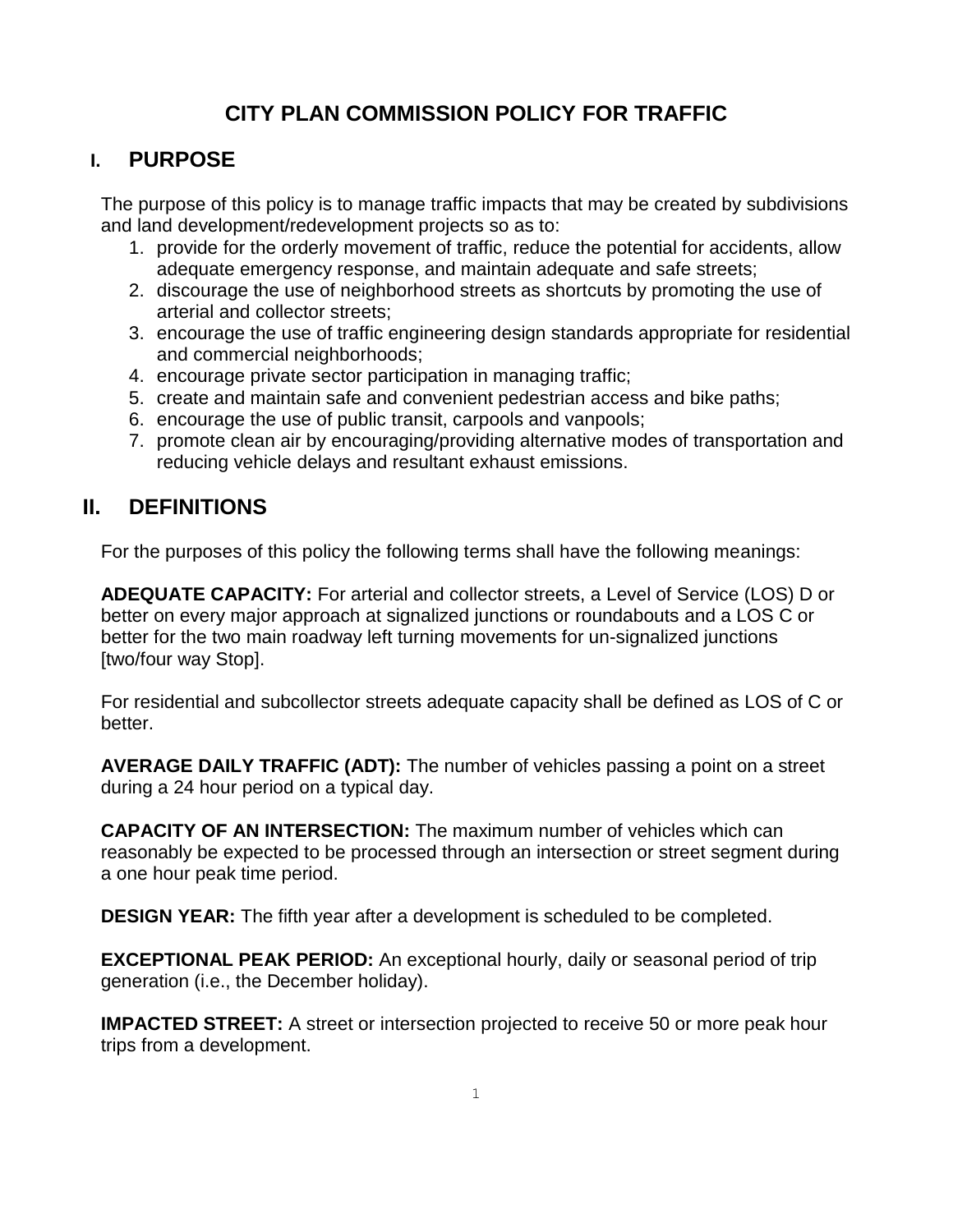**LEVEL OF SERVICE (LOS):** A measure of the operating conditions of an intersection or street segment ranked on a scale from LOS A (optimum) to LOS F (failing) as defined in the Highway Capacity Manual latest edition by the Transportation Research Board.

**PASS-BY TRIPS:** The number of trips captured by a land use from existing traffic on an adjacent street.

**PEAK HOUR:** The four consecutive 15 minute periods of heaviest volume of traffic on a street or from a development.

**PEAK PERIOD, MORNING:** Generally, 7 A.M. to 9 A.M.

**PEAK PERIOD, EVENING:** Generally, 3 P.M. to 6 P.M.

**PEAK PERIOD, WEEKEND:** Generally, noon to 4 P.M on a Saturday or Sunday.

**SIGNAL PHASE:** That part of a traffic signal's time cycle allocated to a traffic movement or a combination of movements (including exclusive pedestrian movements) receiving the right- of-way simultaneously.

#### **STREET:**

**ARTERIAL:** An interregional street with an ADT of more than 5,000 conveying traffic between centers.

**COLLECTOR:** A street carrying large volumes of traffic [maximum ADT of 5,000] between arterial streets and residential and subcollector streets and having limited direct access to lots.

**SUBCOLLECTOR:** A street with a maximum ADT of 1,000-2,000 which provides access to lots and carries residential traffic to collector and arterial streets.

**RESIDENTIAL:** A street with low traffic volume (maximum ADT of 1,000) which provides frontage for access to lots and carries traffic with destination or origin on the street itself.

**STUDY AREA:** An area which encompasses all impacted streets.

**TRIP:** A single or one-directional vehicle movement.

**TRIP ASSIGNMENT:** Assignment of development generated and through trips to municipal streets and a development's driveways.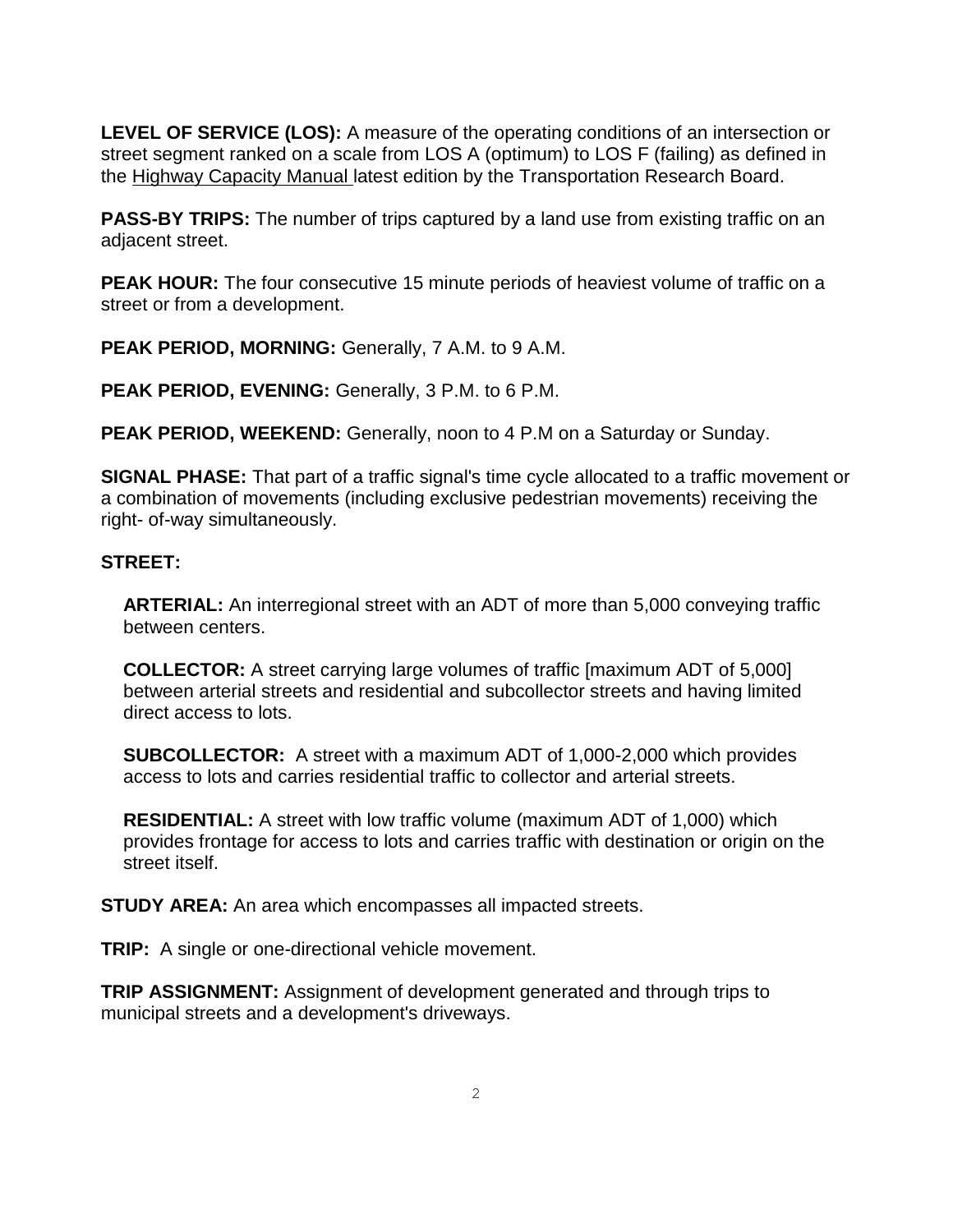**TRIP RATE:** The number of trips per unit of independent variable (e.g., trips per dwelling unit, employee or square footage).

## **III. APPLICABILITY**

These regulations shall apply to every application for a Major Land Development or Subdivision **[DEVELOPMENT]**.

# **IV. TRAFFIC STUDY**

A. For any Development in which the proposed activity under review will generate 50 or more new trips during any peak hour, a traffic study, prepared by a firm or individual registered with the State Board of Registration for Professional Engineers for the State of Rhode Island or other appropriate professional specializing in traffic planning, shall be submitted with an application for Preliminary Plan Approval. If no streets are impacted by a development, the City Plan Commission **[COMMISSION]** may determine that a traffic study is not required.

The applicant, at its discretion, may consult with the Commission during the Commission's review of an application for Master Plan Approval in order to identify the intersections to be studied and the appropriate elements to include in the study.

The applicant, at its discretion, may consult with the Department of Planning in order to identify the intersections to be studied and the appropriate elements to include in the study.

- B. Trip rates shall be based on Institute of Transportation Engineers Trip Generation, latest edition (ITE) or data from similar developments in similar settings in Rhode Island.
	- 1. If ITE is used, the land use code, number of studies, weighted average trip rate, trip generation equation, standard deviation and coefficient for each land use used shall be provided. Use of the weighted average trip rate or trip generation equation to predict trips for each land use shall be based on the procedures set forth in ITE.
	- 2. If local trip rates are used, the methodology used to develop the data and the applicability of the data shall be provided.
	- 3. If data is available from ITE and local sources, the applicant may demonstrate why the ITE data is not accurate and should not be used. The Commission shall determine which data source will be used.
- C. All traffic counts including turning movements shall have been taken within 12 months of the date of submission and shall be adjusted for seasonal variation with an explanation as to how the adjustment was made.
- D. Projections of ADT's, turning movements and capacity analyses shall be adjusted for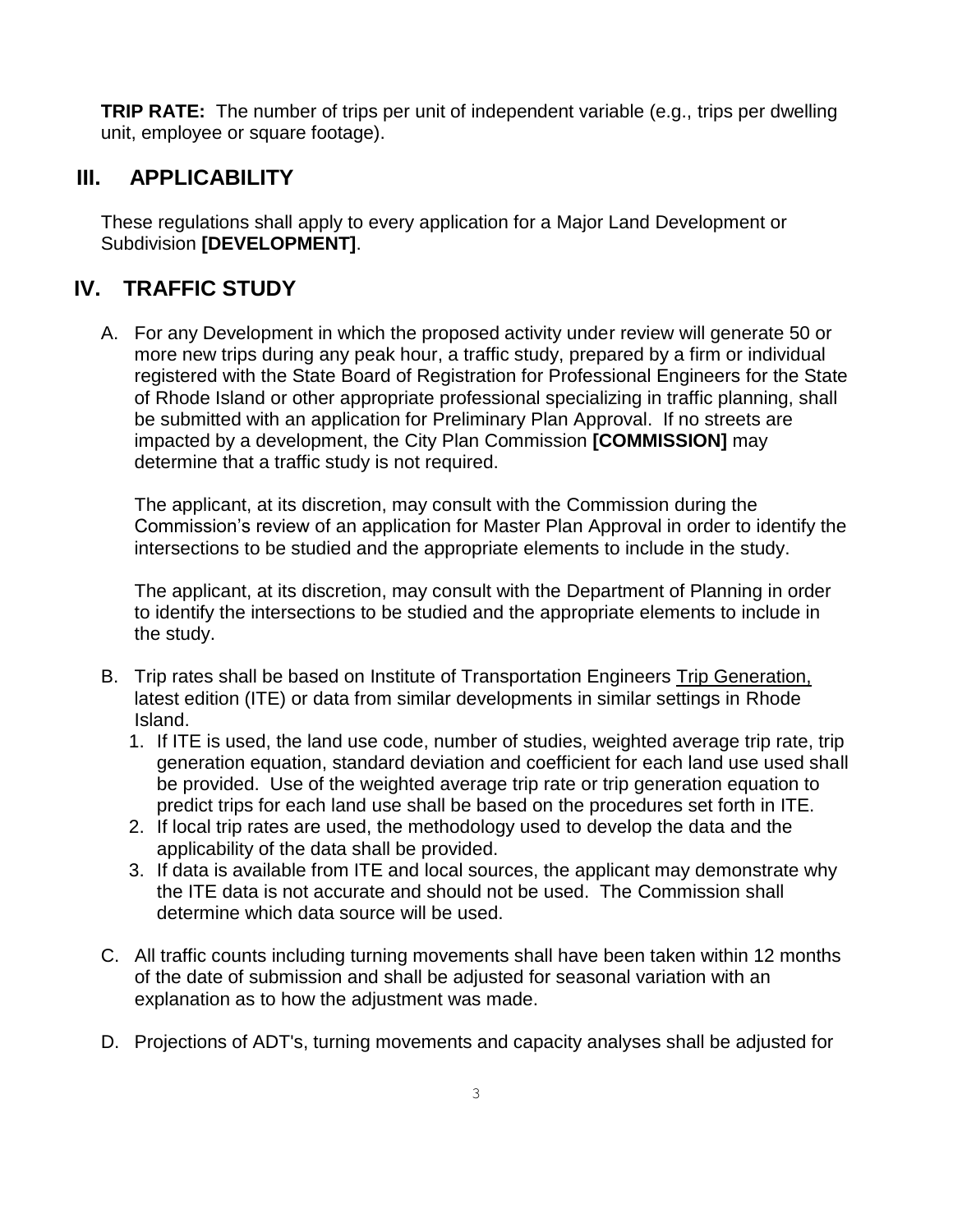(where appropriate):

- 1. background traffic with an explanation as to how said adjustment was made;
- 2. truck traffic and buses;
- 3. vacant space in existing buildings in the study area;
- 4. trips to be generated by the proposed development based on full occupancy; and
- 5. trips to be generated by developments in the study area that are under review or approved by a municipal or state agency.
- E. If an exceptional peak period is likely to occur, the Commission may require analysis of traffic for said period.
- F. Trips from an existing land use that are being replaced by a new land use may be subtracted as follows:
	- 1. If trip generation and distribution for the new land use have the same characteristics as the land use being replaced, trips generated by the new land use may be reduced by an amount not to exceed the trips generated by the land use being replaced.
	- 2. If trip generation and distribution for the new land use do not have the same characteristics as the land use being replaced, trips generated by the existing land use may be subtracted from the street system.
- G. Where a project accesses or impacts a state highway, evidence of consultation with RIDOT shall be provided with an application for Master Plan approval. If offsite mitigation is required on state highway a copy of the Physical Alteration Permit as issued by RIDOT shall be provided with an application for Preliminary Plan approval.
- H. The traffic study shall have the following elements (when applicable):
	- 1. Executive summary with:
		- a. scope of work to include location of the project, locus map and site plan, description of type and intensity of existing and proposed development and description of study area;
		- b. schedule for project development;
		- c. summary of existing and future traffic conditions including deficiencies in the street system;
		- d. summary of traffic impacts and proposed mitigation; and
		- e. listing of all permits required by the project and a summary of the status of permitting process for each required permit.
	- 2. Review of traffic studies undertaken within the study area during the prior 5 years that are on file with the State or in the municipalities within the study area.
	- 3. Description of roadway characteristics for all impacted streets to include:
		- a. a general inventory of land uses within 500 feet of the development and description of land uses on each impacted street;
		- b. identification of all curb cuts and driveways within 500 feet of the development;
		- c. physical characteristics including number of travel lanes; widths of right-of-way,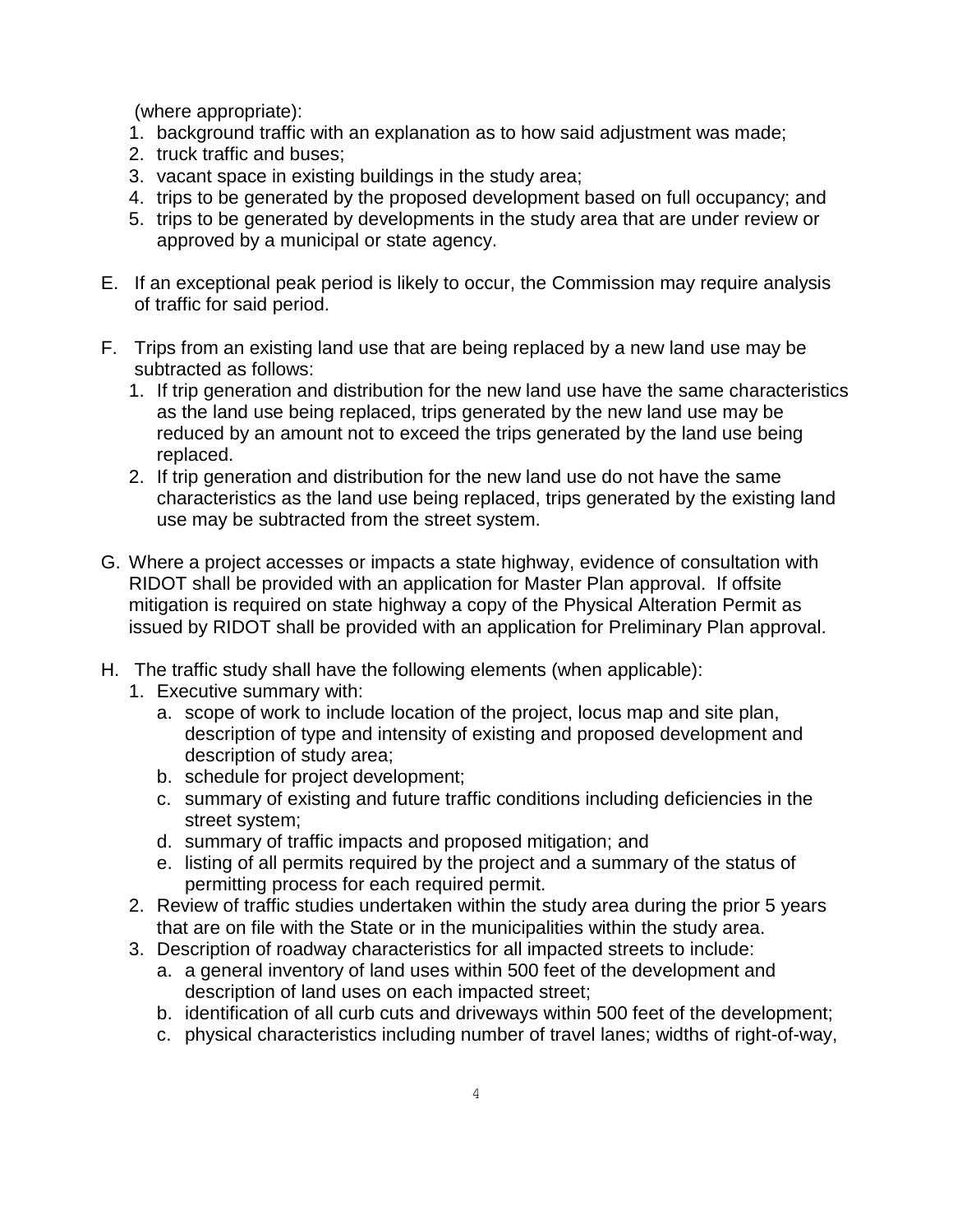travel lanes, sidewalks and shoulders; conditions of pavement, sidewalk and curbing; and roadway geometry and grades;

- d. inventory of traffic control devices including regulatory parking and warning signs, traffic signal permits, control units and description of signal phasing;
- e. sight distances and obstructions to sight lines;
- f. location and type of street lighting;
- g. actual design [85<sup>th</sup> percentile] and posted traffic speeds;
- h. number, type and location of accidents by year for the most recent three years;
- i. description of transit system serving the study area including mode, frequency, schedule, routes, stop location and patronage;
- j. time and peak volume of parking for the development;
- k. location of pedestrian and bicycle routes;
- l. location of churches, schools, parks and similar public or civic uses within the study area.
- 4. Description of traffic improvements to be completed in the study area prior to the design year with a schedule of implementation and identification of the parties responsible for implementing the improvements.
- 5. ADT's on all impacted streets for the current year and the no-build and build conditions of the design year. Current ADT's shall be counted for a 48-hour period on a typical weekday.
- 6. Existing site generated trips with a trip assignment.
- 7. Identification of the peak hours (AM, PM, and Weekend) of the development and for adjacent streets with an explanation as to how the peak hours were selected.
- 8. Development generated trips for the peak hours of the development and for adjacent streets and a trip assignment with an explanation as to how the assignment was made. If projected trips are adjusted for pass-by or diverted trips, an explanation as to how the adjustment was made shall be provided. Adjustment for pass-by trips shall be limited to 25% of site generated trips and 5% of the volume the traffic on the street serving the site.
- 9. Peak hour(s) turning movement counts on all impacted streets for the current year and the no-build and build conditions of the design year.
- 10.Peak hour(s) capacity analysis for the current year and the no-build and build conditions of the design year on all impacted streets. Said analysis shall be based on the Highway Capacity Manual Transportation Research Board, latest edition and shall include a queue analysis and critical volumes by signal phase or turning movement for each intersection studied.
- 11.Peak hour(s) gap analysis for unsignalized impacted streets and for site driveways which experience excessive delay, queuing or are approaching capacity for the current year and no-build and build conditions for the design year.
- 12.Measures to mitigate traffic impacts to include:
	- a. The process through which the mitigation will be authorized, financed, designed and implemented.
	- b. Peak hour(s) capacity analysis on all impacted streets and intersections based on the mitigation proposed.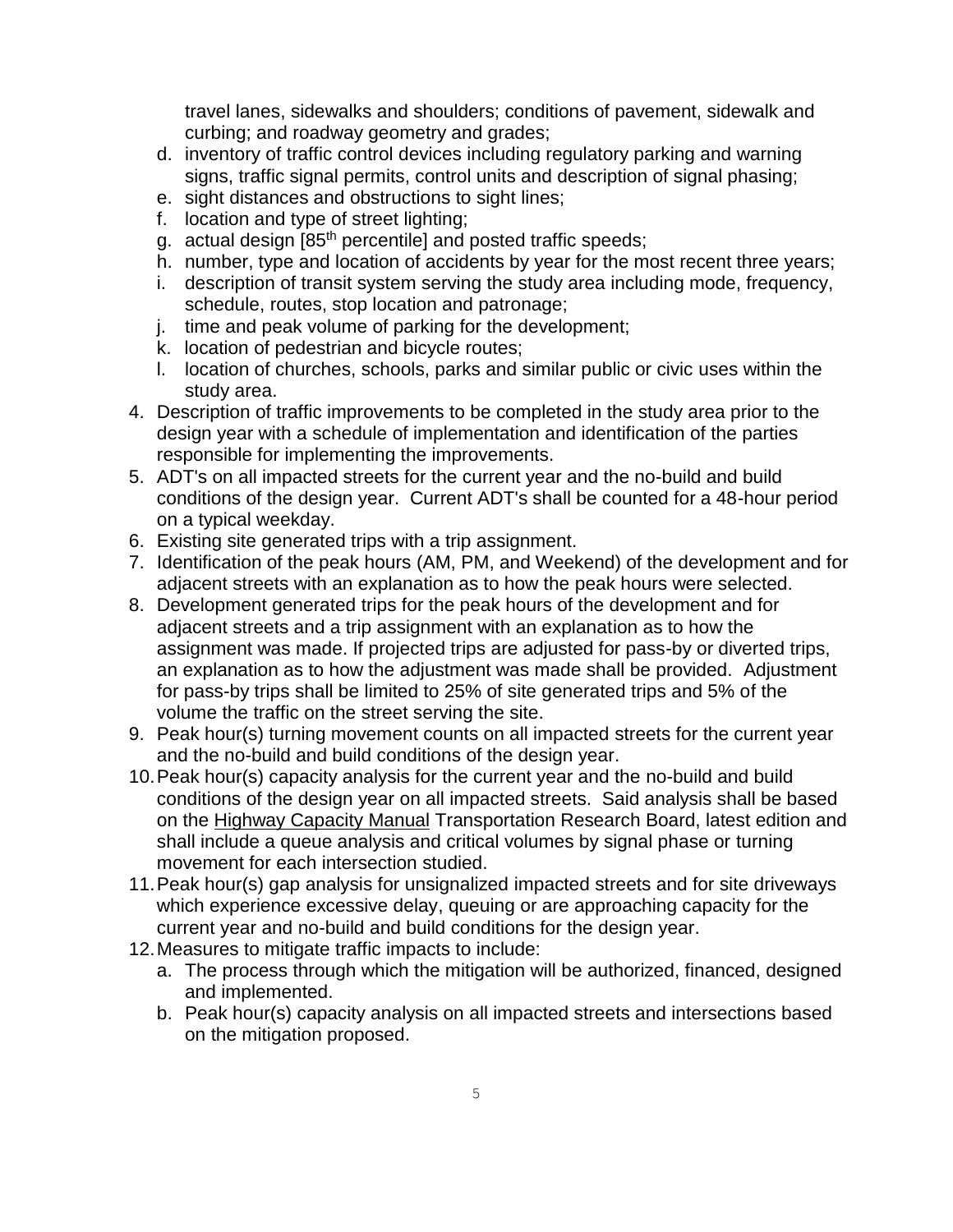- c. Review of potential impact to utilities, wetlands, archaeological/historical sites, etc.
- d. Implementation schedule. If the development or the mitigation is phased, the study shall show how the mitigation will be implemented and function for each phase.
- e. If site design and geometric changes are proposed, said changes shall be based on current engineering standards for turning pockets, transition tapers, lane widths, sight distance, multiple lane configuration, and right-of-way widths. A description of said changes shall include:
	- 1. scaled plan(s) (1"=40' preferred) showing:
		- a. existing and proposed layout lines, building footprint(s), parking lot areas and driveways;
		- b. the relationship of the site layout to existing rights-of-way with sight distances;
		- c. proposed geometric changes and widening (driveways, storage lanes, acceleration and deceleration lanes, turning lanes, etc.
	- 2. A traffic management plan to maintain traffic flow on impacted street(s) and allow access to abutting properties by vehicles, pedestrians, and handicap persons during construction.
	- 3. Measures to mitigate traffic generated noise and dust pollution.
	- f. If traffic signalization is proposed, a signal warrant analysis based on Manual on Uniform Traffic Control Devices (FHWA, latest edition).
	- g. Program to monitor the effects of the mitigation for period of up to three years after implementation.
	- h. If signalization of an unsignalized intersection is proposed as mitigation, the applicant shall also provide alternative mitigation designs for the intersection including analysis of a roundabout.

# **V. TRAFFIC CAPACITY**

- A. Prior to granting an approval, the Commission shall determine if there will be adequate capacity on all impacted streets for the build condition of the design year.
	- 1. If adequate capacity is projected on any impacted street for the no-build condition of the design year and a development causes a decrease in LOS, the Commission may require implementation of mitigative measures to restore the LOS to the no-build condition.
	- 2. If any impacted street does not have adequate capacity for the build condition of the design year, the Commission shall take one of the following measures:
		- a. The Commission shall require the implementation of mitigative measures to achieve adequate capacity.
		- b. If the Commission determines that the Development is not the cause for an impacted street having inadequate capacity and that the cost for mitigation is excessive given the size and nature of the Development, the Commission shall require the implementation of mitigative measures to insure that there is no